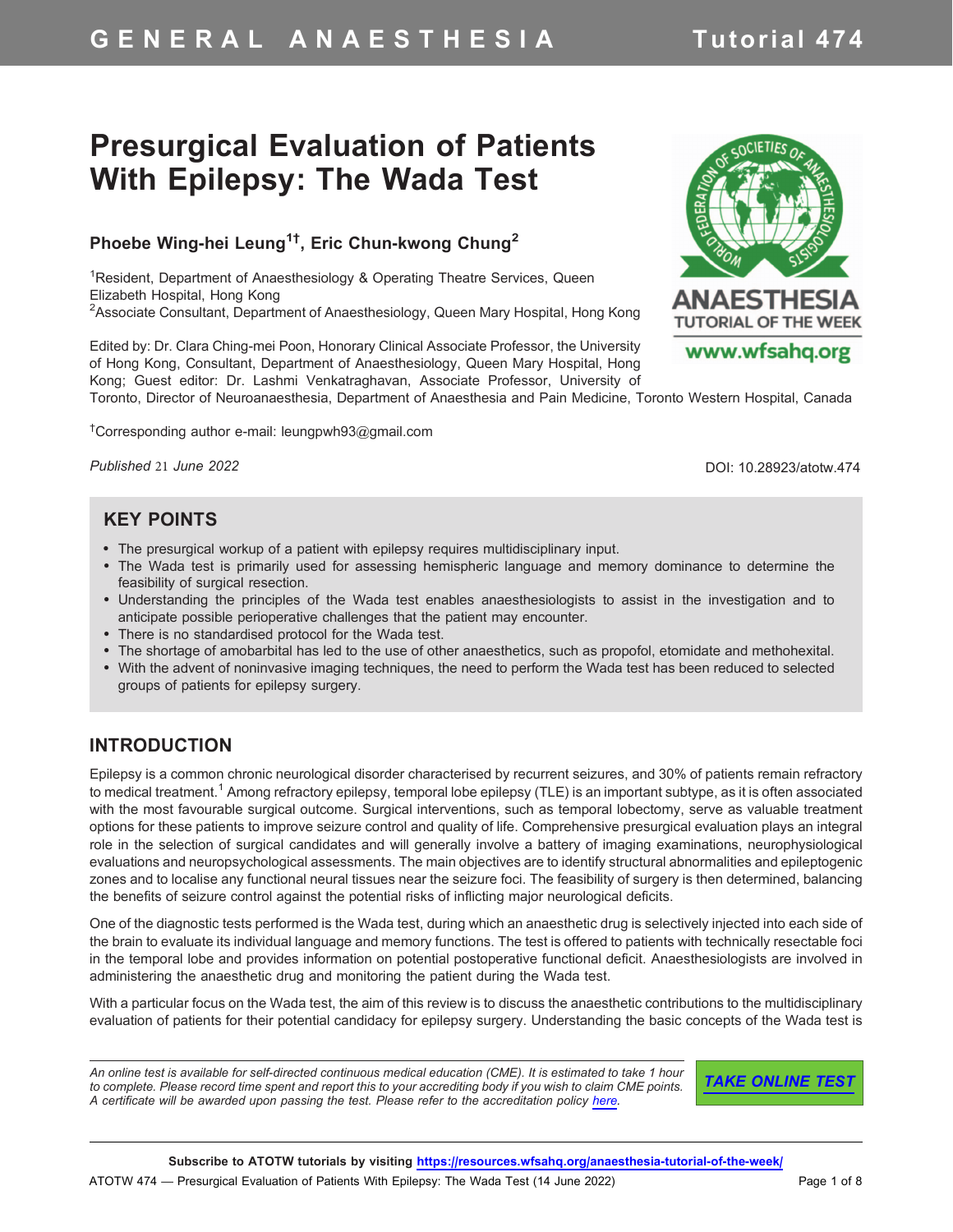essential for anaesthesiologists to assist in the investigation and anticipate possible perioperative challenges the patient may encounter.

#### EPILEPSY SURGERY AND PRESURGICAL EVALUATION

Therapeutic epilepsy surgery encompasses curative resection and palliative intervention. Curative resection aims at the complete removal of epileptogenic zones responsible for triggering the seizures, without disrupting eloquent areas in the vicinity. Lesionectomy is an example in which focal, well-defined lesions are resected. Temporal lobectomy and selective amygdalohippocampectomy are options for TLE with lesions isolated to the temporal lobe, commonly arising from the hippocampus and amygdala.

Both disconnection surgery and neuromodulation are palliative procedures. Disconnection surgery mainly interrupts the nerve pathways that are thought to be involved in the spread of epileptic activity, whereas neuromodulation involves the use of an electrical device to alter nerve activity.

Presurgical evaluation requires multidisciplinary input from neurosurgeons, neurophysiologists, radiologists, anaesthesiologists, psychiatrists and clinical neuropsychologists. A series of diagnostic tests are performed (Table 1), and the information obtained provides insight into the epileptic processes, the cerebral organisation of cognitive skills and the safety of resection. This is relevant in the context of epilepsy surgery, because it is important to preserve the functional regions of the brain during the removal of the epileptogenic cortex, especially those eloquent areas responsible for language and memory. The decision to perform surgery is thus a balance of achieving seizure control, the projected risk of inducing unacceptable cognitive and neurological deficit from surgery.

### THE WADA TEST

The Wada test, also known as the intracarotid amobarbital test, is named after Juhn Atsushi Wada, a Japanese neurologist. The test was initially developed to study the language and memory side effects of electroconvulsive therapy. In the late 1940s, it was incorporated into the preoperative evaluation for cerebral language dominance in epilepsy surgery. The test was later extended to the assessment of hemispheric memory function in the 1960s.<sup>3</sup> Nowadays, it is indicated for the assessment of language dominance and memory capacity in patients planned for the resection of temporal lobe structures.

#### Technique

During Wada testing, each cerebral hemisphere is transiently inactivated by injecting a small dose of anaesthetic into the respective supplying internal carotid artery. The capacity of each hemisphere to support language and memory function can then be assessed. This information helps to predict postoperative cognitive deficits and inform risk-benefit discussions when surgical resection is an option.

| <b>Objective</b>                              | <b>Examples</b>                                                 |
|-----------------------------------------------|-----------------------------------------------------------------|
| 1. Identification of structural abnormalities | • Magnetic resonance imaging (MRI)                              |
|                                               | • Computed tomography (CT)                                      |
| 2. Localisation of the epileptogenic zone(s)  | • Noninvasive electroencephalogram (EEG)                        |
|                                               | • Video EEG                                                     |
|                                               | • Invasive EEG (intraoperative electrocorticography [ECoG]      |
|                                               | using intracranial subdural grid/strip and/or depth electrodes) |
|                                               | • Functional MRI (fMRI)<br>• Single-photon emission CT (SPECT)  |
|                                               |                                                                 |
|                                               | • Magnetoencephalography (MEG)                                  |
| 3. Mapping of cortical functional areas       | • Functional MRI (fMRI)                                         |
|                                               | • Positron emission tomography (PET)                            |
|                                               | $\bullet$ MEG                                                   |
|                                               | $\cdot$ ECoG                                                    |
|                                               | • Wada test                                                     |
| 4. Detection of functional deficit            | • Wada test                                                     |
|                                               | $\cdot$ SPECT                                                   |
|                                               | $\bullet$ PET                                                   |
|                                               | $\bullet$ MEG                                                   |

Table 1. Examples of Diagnostic Tests Done as Part of the Presurgical Evaluation (Adapted from Baumgartner et al<sup>2</sup>)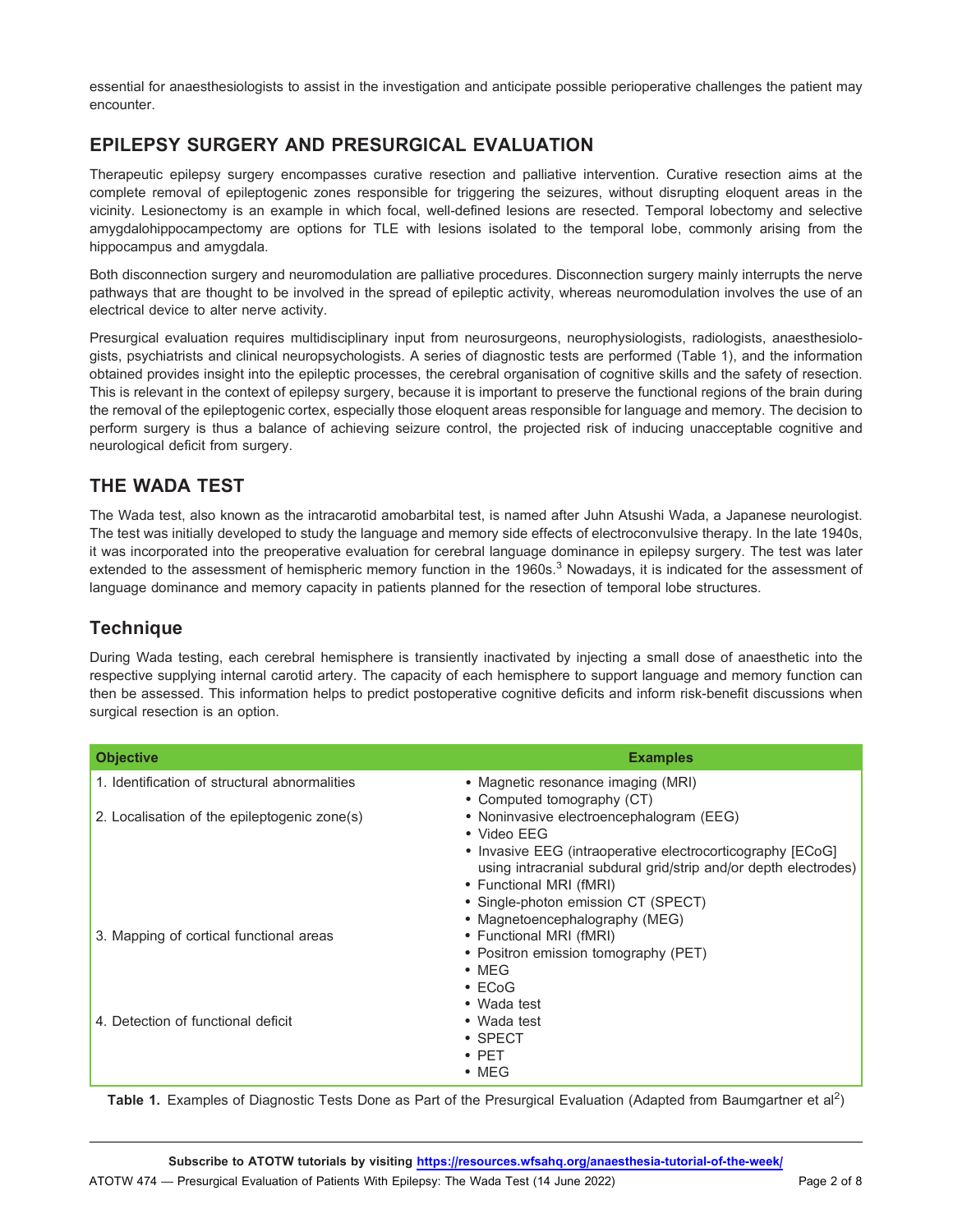There is no standardised protocol, and the practice varies among centres. The variability ranges from the choice of drug, the dose used, the rate of infusion, the side tested first, the tools for testing memory and language and the methods of scoring. Commonly, the test is started on the presumed side of surgery and then repeated on the contralateral side.

On the day, the patient is brought to the radiology suite with bilateral electroencephalogram (EEG) electrodes attached to the scalp. (Figure 1) Simultaneous EEG recordings is essential to assess the onset and offset of the anaesthetic drug effect and to detect any seizure activity during the procedure.

Before the testing begins, a neuroradiologist performs a cerebral angiogram. (Figure 2) The femoral artery is punctured after local anaesthesia, and a catheter is advanced into the internal carotid arteries under fluoroscopic guidance. With the catheter positioned just distal to the origin of the internal carotid artery, an angiogram is performed to visualise the cerebral vascular pattern and to exclude any anomalies. A persistent trigeminal artery should be ruled out due to the concern of inadvertently



Figure 1. Bilateral electroencephalogram scalp electrodes.



Figure 2. Cerebral angiogram.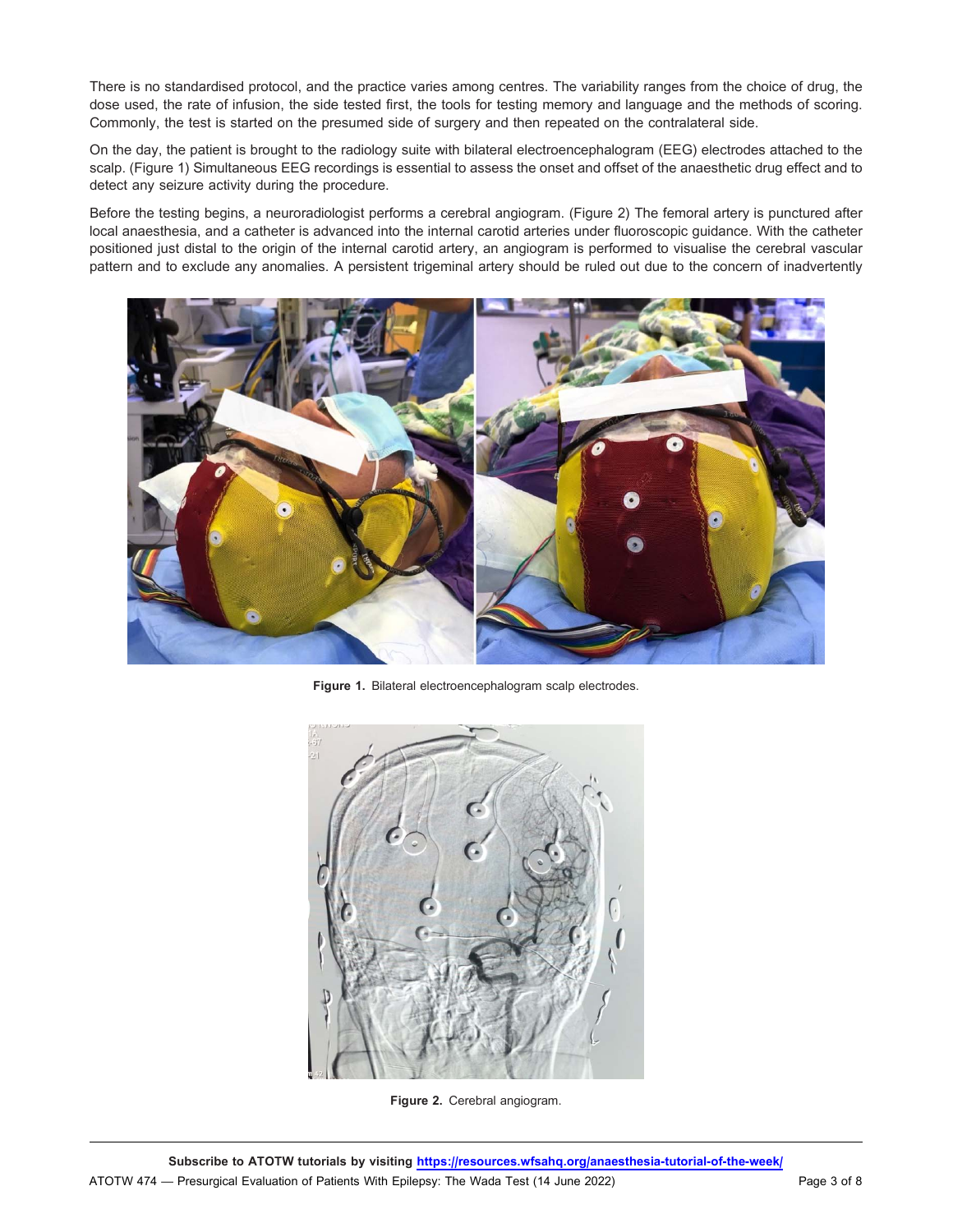anaesthetising the brainstem. Other vascular variations, such as significant interhemispheric cross-flow or alternative supply of the posterior cerebral artery via the posterior communicating artery, may influence the results.

After the angiogram, the anaesthesiologist administers the anaesthetic drug. Prior to the injection, the patient is asked to raise both arms in the air and spread the fingers while counting out loud. Paralysis of the contralateral arm occurs as the drug is being delivered. A neurologist monitors the EEG and confirms the efficacy of hemispheric inactivation. Subsequently, a neuropsychologist performs visual, speech and memory assessments. After completing the first side, the patient should be allowed some time to recover prior to testing the other side. The time taken would depend on the anaesthetic drug used.

#### Language Testing

To test various components of language, the patient will be presented with tasks, such as naming objects, reading and repeating sentences. Although most healthy, right-handed individuals are left-hemisphere dominant for language, patients with epilepsy have a higher likelihood of atypical language representation. This is particularly true for those with a left-sided seizure focus, and they may present with bilateral or right-lateralised language dominance. Factors such as the age of seizure onset, the location of seizure focus and handedness may all contribute to cerebral reorganisation and developmental shift in language dominance.4,5

#### Memory Testing

A series of items will be shown to the patient for subsequent recall. (Figure 3) The result of the assessment would reflect the memory capacity of the contralateral, ''lucid'' hemisphere unaffected by anaesthetics. Once the effect of the drug has dissipated, as reflected by the return of muscle tone and normal EEG, the previously displayed items are presented for recognition. Different centres have different protocols on what is considered a ''pass,'' and it can be based on the absolute number of correct items or the difference between each hemisphere's performance.

Two theories have been described to explain hippocampal function in processing memory: functional reserve versus functional adequacy.<sup>6</sup> Anaesthetising the epileptogenic hemisphere tests the functional reserve of the contralateral temporal lobe, that is,



Figure 3. Language testing.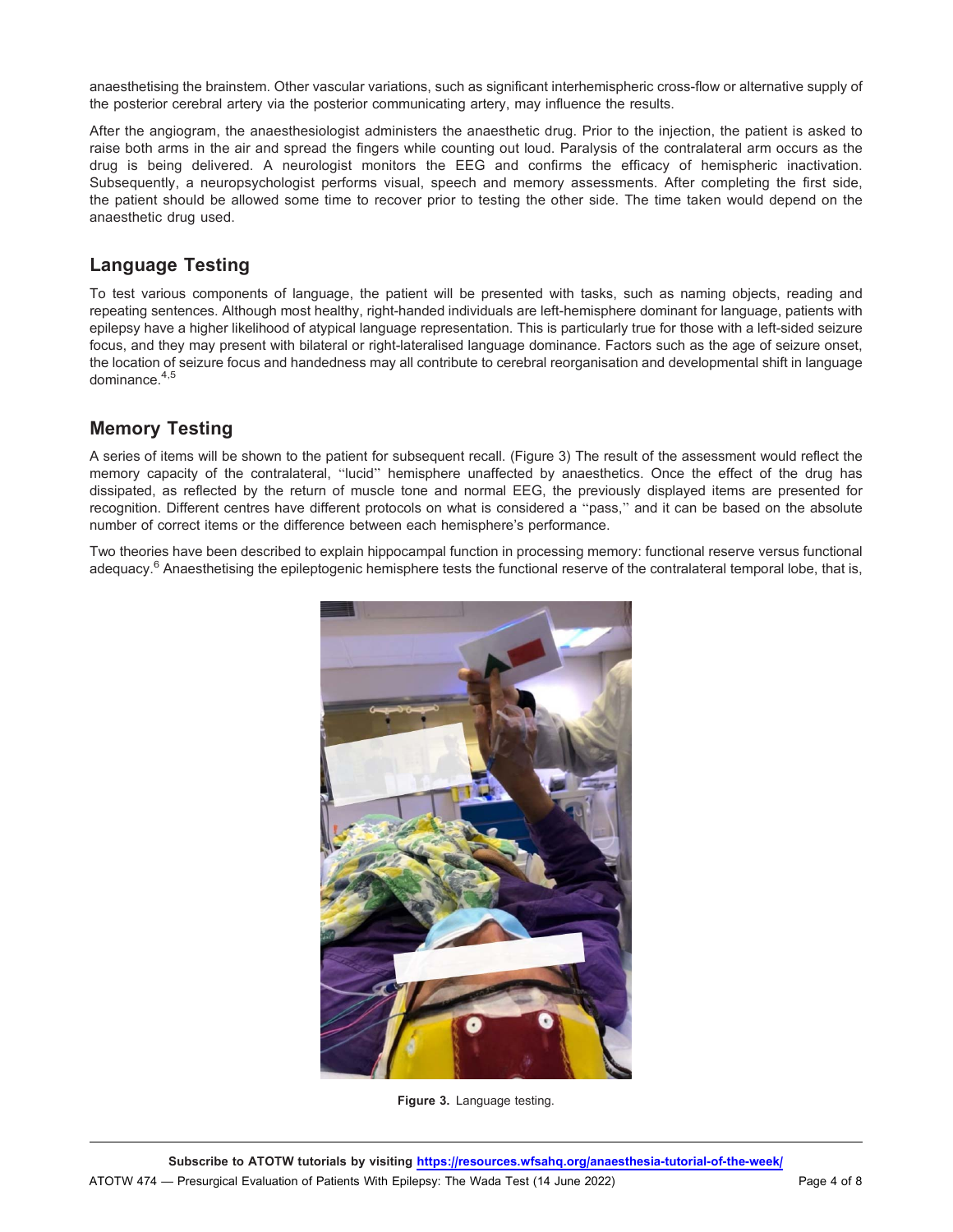its capacity to support memory after surgery. Poor performance would predict memory impairment after resection. On the contrary, anaesthetising the contralateral side tests the functional adequacy of the epileptogenic hemisphere, and this usually elicits defective memory performance owing to the functional deficit of the diseased temporal lobe. If the epileptogenic hemisphere is found to support considerable memory function, a more significant memory decline would be expected. In the case of left TLE, reduced functional reserve of the nonepileptogenic hemisphere and high functional adequacy of the epileptogenic hemisphere would suggest a major risk for postoperative memory decline.

## Drug Choice

The intracarotid administration of anaesthetic drugs presents unique pharmacokinetic challenges as the intra-arterial dose required is much less than the intravenous dose, and this generally does not vary with the patient's weight.

The standard drug used for the Wada test is sodium amobarbital, which is a barbiturate with low toxicity and short duration of action. However, its worldwide shortage has led to the exploration of various anaesthetics. Ideally, such drug should possess rapid onset and offset of action, low toxicity and low epileptogenic potential. Furthermore, it should produce consistent clinical and electrophysiological effects while causing minimal residual disturbance in consciousness to allow multiple testing in a single session.

Methohexital, pentobarbital, propofol and etomidate have all been investigated as substitutes (Table 2).<sup>7-10</sup>

#### Potential Complications

One case series documented an overall complication rate of 10.9%.<sup>14</sup> Neurologic complications include seizure, intracranial vessel injury, carotid artery dissection, arterial vasospasm with or without transient deficits, stroke and transient encephalopathy.<sup>14,15</sup> Examples of nonneurologic complications are contrast reactions, contrast-induced nephropathy and haematoma at the puncture sites. Transient symptoms related to anaesthetic injection are also common, ranging from myriad physical symptoms to a change in mental state. Inadvertent reflux of the anaesthetic drug into the basilar artery during posterior cerebral artery injection can cause respiratory arrest and loss of consciousness.

| <b>Drug</b><br>(Concentration)       | <b>Structure</b>        | Dose (Adults)                                                                          | <b>Remarks</b>                                                                                                                     | <b>Disadvantages</b>                                                                                                                                                                                |
|--------------------------------------|-------------------------|----------------------------------------------------------------------------------------|------------------------------------------------------------------------------------------------------------------------------------|-----------------------------------------------------------------------------------------------------------------------------------------------------------------------------------------------------|
| Amobarbital<br>$(25 \text{ mg/mL})$  | <b>Barbiturate</b>      | 75-125 mg, followed<br>by $25$ mg                                                      | Gold standard; short acting;<br>low toxicity; extensive<br>clinical experience                                                     | Successive injections need to<br>be separated by at least 45<br>min to allow time for<br>electrographic recovery,<br>which may limit the number<br>of procedures that can be<br>done in a day. $11$ |
| Methohexital<br>$(1 \text{ mg/mL})$  | <b>Barbiturate</b>      | 3 mg followed by 2 mg                                                                  | Short acting; multiple boluses<br>needed                                                                                           | Increased risk of seizures <sup>12</sup><br>Not widely available                                                                                                                                    |
| Pentobarbital<br>$(2 \text{ mg/mL})$ | <b>Barbiturate</b>      | 20-24 mg followed<br>by 12-16 mg                                                       | Longer duration of action<br>than methohexital but<br>shorter than amobarbital;<br>does not always require<br>additional injection | Side effects (eg, drowsiness,<br>confusion)                                                                                                                                                         |
| Propofol<br>$(1 \text{ mg/mL})$      | Nonbarbiturate          | $10-20$ mg                                                                             | Short acting; multiple boluses<br>needed                                                                                           | Side effects (eg, hypotension,<br>confusion, increased<br>muscle tone, twitching) <sup>13</sup><br>Lipid emulsion may cause<br>pain and discomfort on<br>injection                                  |
| Etomidate<br>$(2 \text{ mg/mL})$     | imidazole<br>derivative | Nonbarbiturate; 2-mg bolus followed by<br>an infusion of 6 mL/h<br>$(12 \text{ mg/h})$ | Minimal haemodynamic<br>effects; short acting;<br>infusion required to<br>maintain anaesthesia                                     | Infusion pump needed; side<br>effects (eg, shivering,<br>myoclonic movements,<br>dystonic posturing)<br>Dose-dependent cumulative<br>suppressive effect on<br>adrenal function                      |

#### Table 2. Drugs for the Wada Test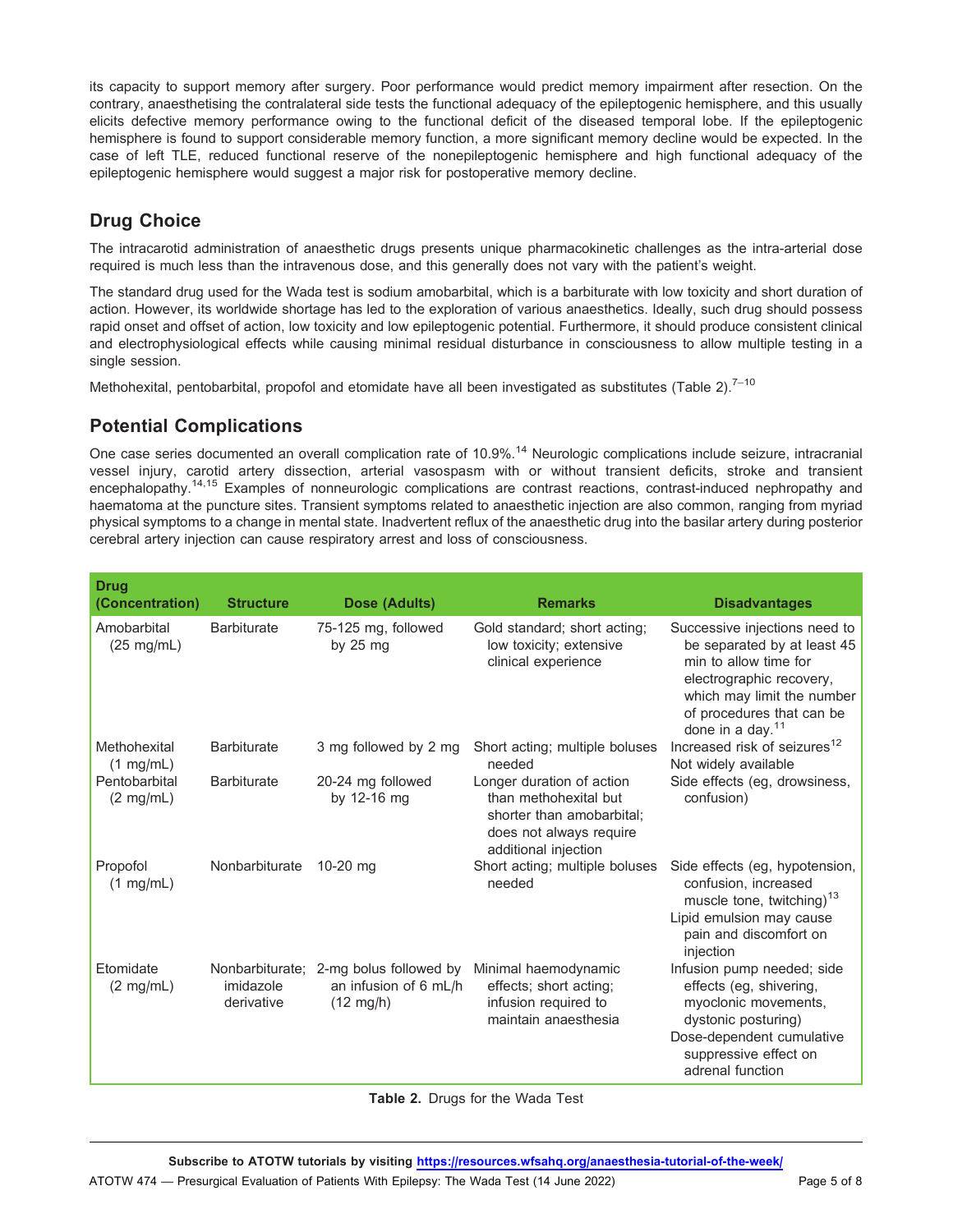#### Limitations

There are several limitations of the Wada test. First, it solely examines lateralisation without functional localisation within each hemisphere. Second, the hippocampus is perfused by branches from both the middle and posterior cerebral arteries, and variable vascularisation may affect the distribution of anaesthetic agents. Third, drug administered via the internal carotid artery causing widespread inactivation of the cortex may lead to aphasia, which may interfere with memory testing. Therefore, a superselective Wada test has been developed, targeting an arterial branch that supplies a specific functional and anatomical region in the brain. For instance, posterior cerebral artery injection inactivates the posterior portion of the hippocampus and adjacent mesial temporal lobe structures, with minimal effects on language.<sup>16</sup>

#### ANAESTHETIC MANAGEMENT OF WADA TESTING AND CURRENT ROLE OF WADA **TESTING**

The anaesthetic management of Wada testing is summarised in Table 3. The Wada test's invasive nature precludes its routine use in the evaluation of epilepsy surgical candidates, especially when the results of other noninvasive tests are considered

| <b>Stage</b>   | <b>Steps</b>                                                                                                                                                                                                                                                                                                                                                                                                                                                                                                                                                                                                                                                                                                                                                                                                                                                                                                                                                                                                                                                                                                                                                                                                                                                                                                                                                                                                                                                                                                                                                                                                                                                                                                                                                                                                                                                                                                                                                                                                                                                                                                                                                                                  |
|----------------|-----------------------------------------------------------------------------------------------------------------------------------------------------------------------------------------------------------------------------------------------------------------------------------------------------------------------------------------------------------------------------------------------------------------------------------------------------------------------------------------------------------------------------------------------------------------------------------------------------------------------------------------------------------------------------------------------------------------------------------------------------------------------------------------------------------------------------------------------------------------------------------------------------------------------------------------------------------------------------------------------------------------------------------------------------------------------------------------------------------------------------------------------------------------------------------------------------------------------------------------------------------------------------------------------------------------------------------------------------------------------------------------------------------------------------------------------------------------------------------------------------------------------------------------------------------------------------------------------------------------------------------------------------------------------------------------------------------------------------------------------------------------------------------------------------------------------------------------------------------------------------------------------------------------------------------------------------------------------------------------------------------------------------------------------------------------------------------------------------------------------------------------------------------------------------------------------|
| Preoperative   | Patient assessment<br>Preanaesthetic assessment requires a complete history of the patient's medical condition and<br>physical status, followed by a thorough assessment of his or her ability to cooperate<br>throughout the test and the presence of any features suggesting obstructive sleep apnoea<br>and difficult airway. The history of renal impairment, as well as allergy to iodine, shellfish or<br>contrast should be ascertained. Other pertinent information includes the patient's epilepsy<br>status, the type and frequency of seizures, the use of antiepileptic medications and their<br>related side effects. Furthermore, the presence of any psychiatric comorbidity is important as<br>it is frequently found in patients with epilepsy, <sup>17</sup> and psychiatric symptoms may be aggravated<br>during the perioperative period.<br>Patient preparation                                                                                                                                                                                                                                                                                                                                                                                                                                                                                                                                                                                                                                                                                                                                                                                                                                                                                                                                                                                                                                                                                                                                                                                                                                                                                                          |
|                | The procedure should be explained to the patient in advance to facilitate patient preparation and<br>to minimise his or her anxiety. Safety issues and transient neurologic effects caused by the<br>anaesthetic drug should be explained. Usual fasting recommendations should be observed.<br>Patients should continue their usual antiepileptic medications, and sedative premedication is<br>best avoided.                                                                                                                                                                                                                                                                                                                                                                                                                                                                                                                                                                                                                                                                                                                                                                                                                                                                                                                                                                                                                                                                                                                                                                                                                                                                                                                                                                                                                                                                                                                                                                                                                                                                                                                                                                                |
| Intraoperative | Anaesthesiologists play an essential role in monitoring and ensuring patient safety while<br>facilitating the test. During the test, the patient is positioned supine with peripheral venous<br>access secured. Standard monitoring, which consists of heart rate, blood pressure, respiratory<br>rate, electrocardiogram, pulse oximetry and capnography, should be available. The pulse<br>oximetry probe may be placed on the lower limb, and blood pressure measurements may be<br>temporarily withheld during the test to minimise interference and distraction from the tasks.<br>Temperature control is essential, as the test can be long and angiography suites are typically<br>cold. An underbody warming device may be useful to avoid interfering with groin puncture and<br>testing. In addition, a urinary catheter may be considered if longer procedural time is expected,<br>taking into account the higher volume of endovascular flush and the diuretic effect of contrast.<br>The internal volume of the intra-arterial catheter and extension lines should be carefully noted so<br>that a precise volume and dose can be administered to achieve unilateral anaesthesia without<br>global obtundation. Drug boluses should be given slowly. Additional boluses or infusion may be<br>required to maintain the anaesthetic effect for sufficient testing. Hence, coordination within the<br>multidisciplinary team is very important. The catheter should not be flushed during anaesthetic<br>administration or at the end of the test to avoid inadvertently administering excess anaesthetic.<br>Any anaesthetic agent within the catheter dead space should be aspirated before catheter<br>flushing or further imaging.<br>The use of heparin for thromboembolic prophylaxis varies with institutional practices. The anti-<br>thrombin effects of heparin can be monitored by measuring the activated clotting time and can<br>be reversed with protamine if necessary.<br>The patient should be closely monitored for the occurrence of seizures and haemodynamic<br>instability. Transient shivering and muscle twitching during the test are common. Emotional |
| Postoperative  | instability and behavioural disturbances infrequently occur. <sup>9</sup><br>A postanaesthesia care facility should be available for haemodynamic and neurologic monitoring.                                                                                                                                                                                                                                                                                                                                                                                                                                                                                                                                                                                                                                                                                                                                                                                                                                                                                                                                                                                                                                                                                                                                                                                                                                                                                                                                                                                                                                                                                                                                                                                                                                                                                                                                                                                                                                                                                                                                                                                                                  |

Table 3. Periprocedural Management of Patients Undergoing the Wada Test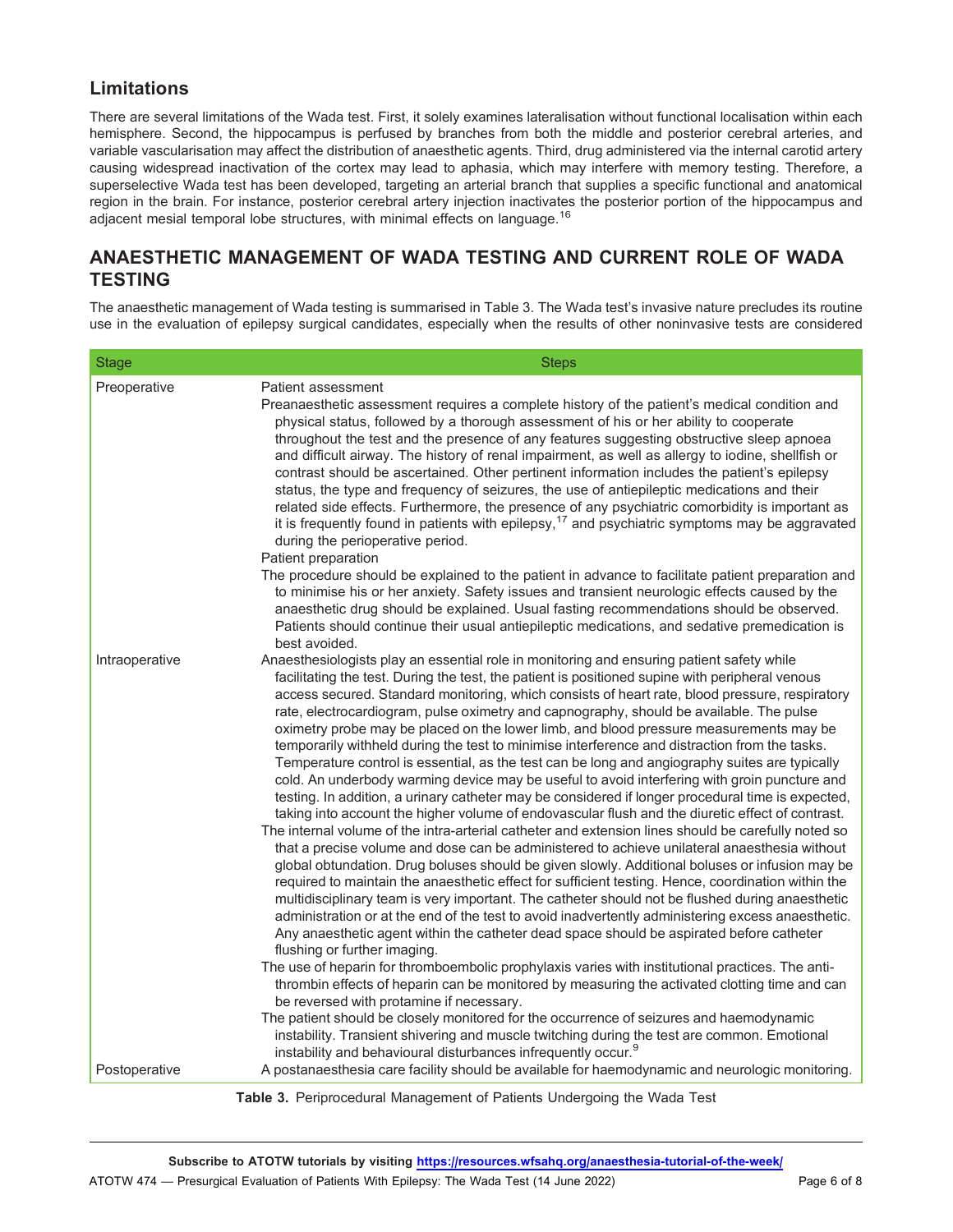adequate for treatment decisions. Functional magnetic resonance imaging (fMRI), being a noninvasive alternative, is increasingly used to assess cerebral language and memory dominance. It has high concordance with the Wada test in subjects with clear left lateralisation and is capable of replacing the Wada test in determining language dominance. However, this method is less sensitive for bilateral or atypical language representation.<sup>18–20</sup> On the other hand, there have been attempts to measure the lateralisation of material-specific memory using various fMRI paradigms. Yet, the concordance between fMRI and the Wada test for memory lateralisation has been less consistent. $21,22$ 

To date, a highly specific and clinically applicable fMRI protocol that can reliably predict postsurgical outcomes has not yet been established. Therefore, some centres still choose to perform the Wada test in selected groups of patients who are at risk of postoperative global amnesia or when their imaging results on language and memory lateralisation are inconclusive or atypical. One must note that fMRI and Wada testing are fundamentally different: the former is an activation study, whereas the latter is a suppressive method that tests the ability of one hemisphere to sustain a function without influence from another.

#### WADA TESTING IN PAEDIATRIC PATIENTS

Performing the Wada test with children presents a special challenge, as it requires a long period of concentration and cooperation. Moreover, many of these patients are cognitively impaired. The setting and procedure may be particularly stressful for them, and they may become agitated, especially during femoral arterial cannulation, increasing the risk of femoral artery injury. Sedation may be required, and the use of propofol<sup>23</sup> and dexmedetomidine<sup>24</sup> for angiography has been reported. The child's ability to cooperate for testing must be carefully assessed, as an uncooperative child not being able to complete the test will not only fail to provide memory and language information but also subject the child to the potential harms of angiography as outlined above.

#### **CONCLUSION**

Presurgical planning for patients with temporal lobe epilepsy requires the close collaboration of multiple specialties. Despite the recent drive to replace it with noninvasive techniques, the Wada test remains a useful instrument in selected candidates for assessing cerebral dominance and predicting postoperative cognitive decline. Understanding the principles of the Wada test is essential for anaesthesiologists to facilitate the procedure and prepare for any perioperative challenges and neurocognitive risks that the patient may encounter.

#### **REFERENCES**

- 1. Kwan P, Sander JW. The natural history of epilepsy: an epidemiological view. J Neurol *Neurosurg Psychiatry*. 2004;75(10):1376-1381.
- 2. Baumgartner C, Koren JP, Britto-Arias M, Zoche L, Pirker S. Presurgical epilepsy evaluation and epilepsy surgery. *F1000Res*. 2019;8:F1000 Faculty Rev-818.
- 3. Conradi N, Rosenberg F, Knake S, et al. Wada test results contribute to the prediction of change in verbal learning and verbal memory function after temporal lobe epilepsy surgery. *Sci Rep*. 2021;11(1):10979.
- 4. Hamberger MJ, Cole J. Language organization and reorganization in epilepsy. *Neuropsychol Rev*. 2011;21(3):240-251.
- 5. Stewart CC, Swanson SJ, Sabsevitz DS, Rozman ME, Janecek JK, Binder JR. Predictors of language lateralization in temporal lobe epilepsy. *Neuropsychologia*. 2014;60:93-102.
- 6. Chelune GJ. Hippocampal adequacy versus functional reserve: predicting memory functions following temporal lobectomy. *Arch Clin Neuropsychol*. 1995;10(5):413-432.
- 7. Patel A, Wordell C, Szarlej D. Alternatives to sodium amobarbital in the Wada test. *Ann Pharmacother*. 2011;45(3):395- 401.
- 8. Joshi S, Wang M, Etu J, Nishanian EV. Comparison of intracarotid anesthetics for EEG silence. *J Neurosurg Anesthesiol*. 2006;18(2):112-118.
- 9. Mariappan R, Manninen P, McAndrews MP, et al. Intracarotid etomidate is a safe alternative to sodium amobarbital for the Wada test. *J Neurosurg Anesthesiol*. 2013;25(4):408-413.
- 10. Chui J, Venkatraghavan L, Manninen P. Presurgical evaluation of patients with epilepsy: the role of the anesthesiologist. *Anesth Analg*. 2013;116(4):881-888.
- 11. Selwa LM, Buchtel HA, Henry TR. Electrocerebral recovery during the intracarotid amobarbital procedure: influence of interval between injections. *Epilepsia*. 1997;38(12):1294-1299.
- 12. Loddenkemper T, Moddel G, Schuele SU, Wyllie E, Morris HH III. Seizures during intracarotid methohexital and ¨ amobarbital testing. *Epilepsy Behav*. 2007;10(1):49-54.
- 13. Mikuni N, Takayama M, Satow T, et al. Evaluation of adverse effects in intracarotid propofol injection for Wada test. *Neurology*. 2005;65(11):1813-1816.
- 14. Loddenkemper T, Morris HH, Möddel G. Complications during the Wada test. Epilepsy Behav. 2008;13(3):551-553.